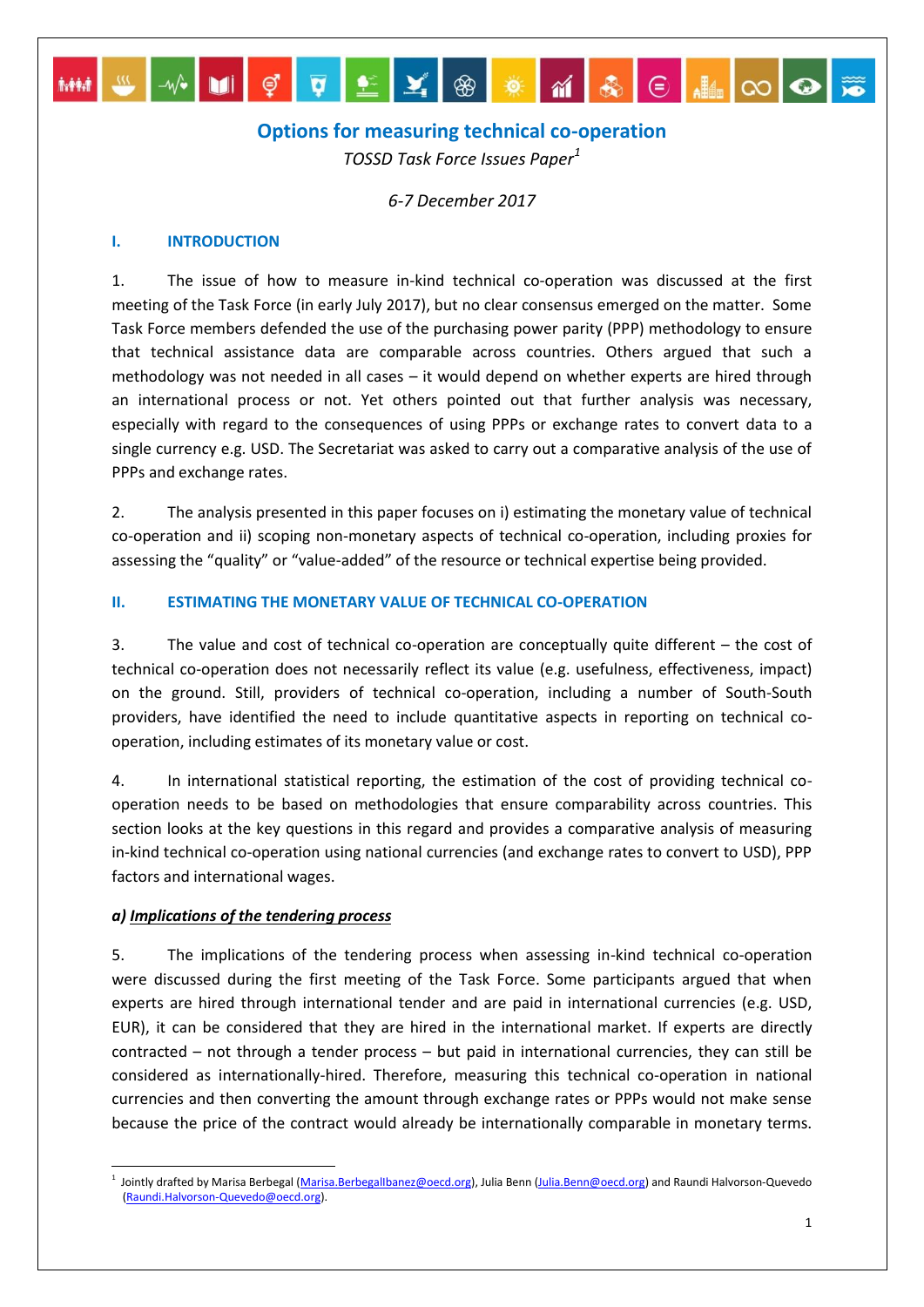The OECD therefore recommends that when experts are contracted externally and internationally, the price of the contract in an international currency be recorded in TOSSD.

# *b) Options for estimating the cost of in-kind technical co-operation*

6. Technical co-operation is a key component of TOSSD resource flows. It is particularly important for many providers of South-South co-operation who have traditionally argued that the way technical co-operation is measured in OECD Official Development Assistance (ODA) statistics does not provide a fair and balanced picture given the significant differences that exist in national salary levels across countries. Establishing a fairer, more balanced system is essential in order to ensure wide buy-in of TOSSD by Southern providers.

7. Two potential approaches for measuring technical co-operation in a more balanced way are i) using PPP factors or ii) establishing an international salary reference table for international experts in terms of their relative experience – thus establishing a monetary value for the technical cooperation regardless of the country of origin of the expert. These approaches are spelled out in greater detail below.

- **Option 1: measuring in TOSSD the opportunity costs of sending national experts to another country.** Countries would count the amount of time that experts work on the concrete project (including preparation and number of days in the field) and calculate the cost as a proportion of the expert's salary, applying PPP factors (discussed in section c below) to that amount. Travel costs (flight, accommodation, per-diem, etc.) would also be added to the estimated cost.
- **Option 2: using an international wage table that monetises technical co-operation provided by experts with equivalent level of experience.** A possible benchmark could be the salary table that has been established by the United Nations for its professional staff, which categorises remuneration according to the experience and seniority of staff. The level of salaries for professional staff at the United Nations is determined based on the Noblemaire Principle, which states that in order for the international civil service to attract and retain staff from all Member States, the level of remuneration must be sufficient to attract those from the countries where salary levels are highest. Therefore, the salaries of United Nations professional staff are set by reference to the highest-paying national civil service (see box 1). Travel costs associated with TOSSD-eligible technical co-operation resource flows would be added, measured in local currency.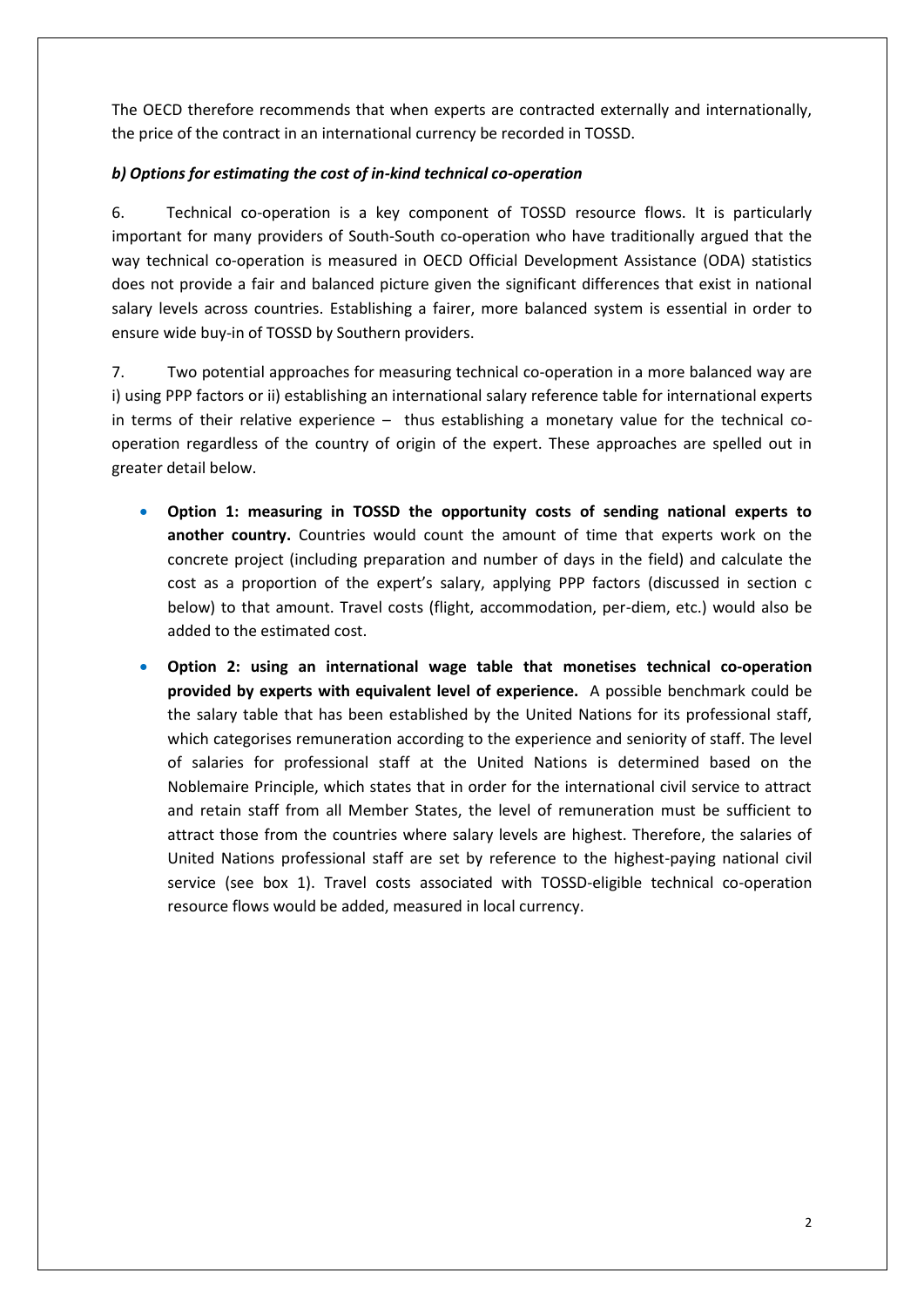#### **Box 1. UN salary table for professional and higher-grade staff categories**

The UN salary table is produced on both a gross and net basis, but since most UN professionals are exempted for paying taxes, gross salaries would be a better proxy for applying UN salaries in valuing technical co-operation at the international level. Moreover, the table of salaries for UN staff are provided on an annual basis. Daily salaries have been calculated by the OECD as the annual amount divided by 365, as follows (as of 1st January 2017):

| <b>Level</b> | Min number of years<br>of experience | <b>Grade average</b><br>annual salary (USD) | <b>Daily gross salary</b><br>(USD) |
|--------------|--------------------------------------|---------------------------------------------|------------------------------------|
| $D-2$        | More than 15 years                   | 153,545                                     | 421                                |
| $D-1$        | 15 years                             | 140,915                                     | 386                                |
| $P-5$        | 10 years                             | 121,111                                     | 332                                |
| $P-4$        | 7 years                              | 100,788                                     | 276                                |
| $P-3$        | 5 years                              | 83,709                                      | 229                                |
| $P-2$        | 2 years                              | 66,000                                      | 181                                |
| $P-1$        | Young professionals                  | 51,430                                      | 141                                |

#### *c) Purchasing power parity in practice*

8. PPP factors are estimated through the International Comparison Program. Using PPP factors could make in-kind technical co-operation values more comparable across countries, compensating for large differences typically found in the salaries of officials from different countries or nationallyhired consultants. PPPs are widely used in economic and development studies, by multilateral institutions, the private sector and other actors. They have been used, for example, in developing the SDG and MDG frameworks, the UNDP's Human Development Index, poverty rates establishing the international poverty line, size of economy and price levels in the World Bank's World Development Indicators, and country group aggregates and growth rates in the IMF's World Economic Outlook and its country quota formula.

9. One of the issues to evaluate when considering the use of PPPs is their timeliness. PPPs are not produced every year: the most recent International Comparison Program results, covering 199 economies, were released in 2014 for the reference year of 2011<sup>2</sup>. However, the World Bank releases yearly PPP figures extrapolating from the 2011 International Comparison Program benchmark estimates or imputing through a statistical model based on that programme. For 47 high- and upper middle-income economies, yearly conversion factors are provided by Eurostat and the OECD. Therefore, it would be feasible to apply conversion factors on a yearly basis. The conversion factor would be applied by the organisation collecting the data to ensure homogeneity in its application.

**<sup>.</sup>** <sup>2</sup> More information on the ICP and PPPs is available at http://www.worldbank.org/en/programs/icp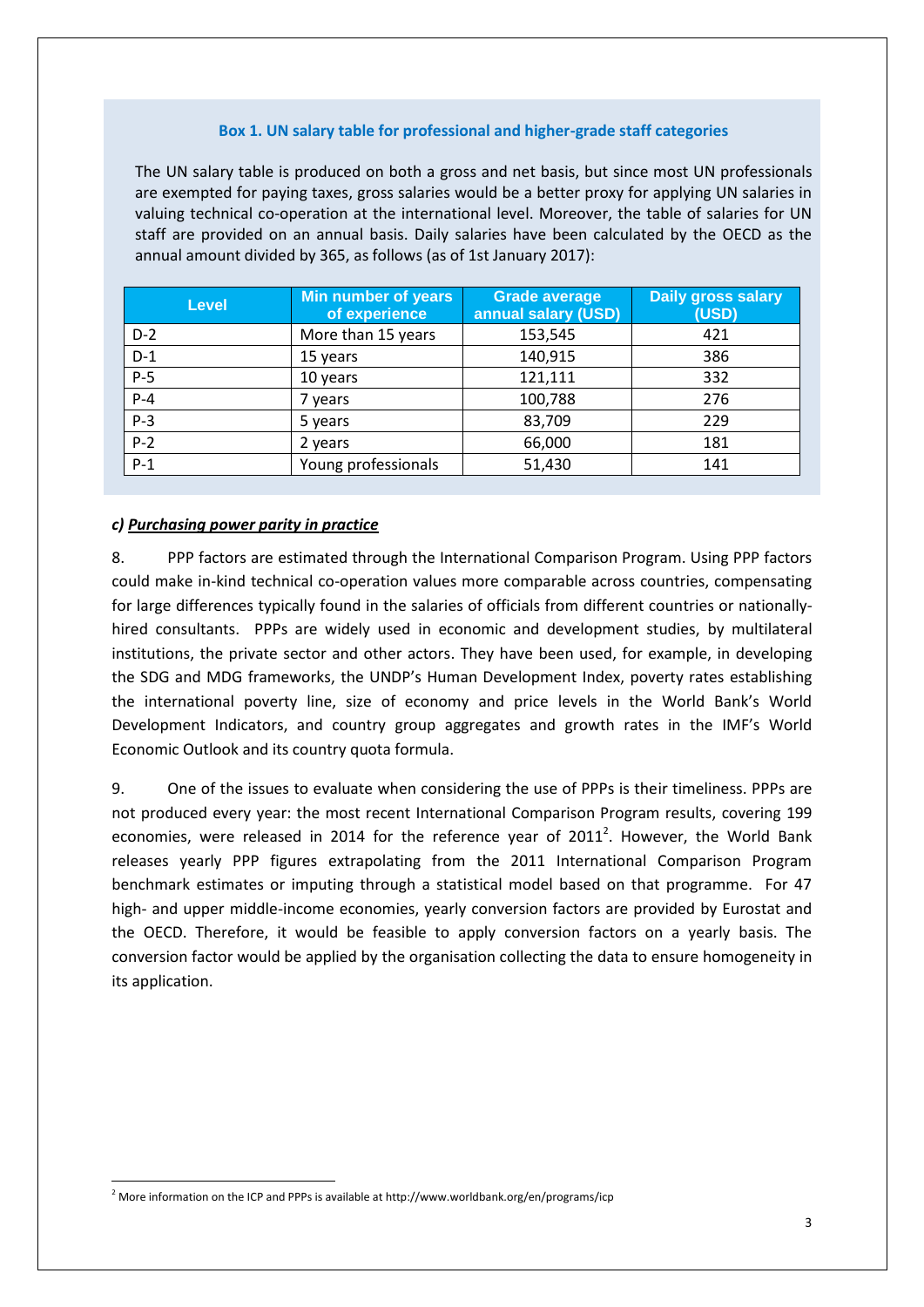# **III. A COMPARATIVE ANALYSIS**

10. During the first meeting of the Task Force, it was agreed that the OECD would conduct a comparative analysis of the use of PPPs versus national currencies (converted through exchange rates) and explore alternative ways to estimate the cost of technical co-operation. The analysis is provided in Box 2 below.

11. This comparative exercise shows wide differences across countries for the same resource provided, which in the example is measuring the cost of sending 50 medical doctors to provide medical training for one month in a given country. Three countries are compared: Cuba, France and Argentina. In the case of Cuban doctors, who have a worldwide reputation for excellence, the project would be monetised at a total of USD 1 000<sup>3</sup>, compared to USD 248 893 if France were to send the same number of doctors with similar expertise.

| <b>Costs</b>                                      | <b>Cuba</b> | France  | <b>Argentina</b> |
|---------------------------------------------------|-------------|---------|------------------|
| Daily salary per doctor (National Currencies (*)) |             | 150     | 60               |
| Total cost national currencies (*)                | 1,000       | 225,000 | 90.411           |
| <b>ITotal cost USD</b>                            | 1.000       | 248.894 | 6,126            |
| <b>Total cost PPP</b>                             |             | 280.025 | 9,810            |
| Total cost UN salary (7 years)                    | 414.198     | 414.198 | 414,198          |

#### **Box 2: Comparative analysis: sending 50 medical doctors**

\* USD, Euro and Argentinian pesos

12. The OECD would recommend Option 2, i.e. using international wage tables. This method would count the same amount of money for the same resource, regardless of the country sending the experts. This approach seems reasonable, and it would be an important step towards integrating in the TOSSD measure, in a fairer manner, resources from South-South providers – who provide a significant share of their development co-operation as in-kind technical support. **Example 1991**<br> **Costs** Total cost national currencies (\*)<br> **Costs** Cost national currencies (\*)<br> **Cost cost USD.**<br> **Cost cost USD.**<br> **Cost cost PPP**<br> **Cost cost USD.**<br> **Cost cost PPP**<br> **Cost costs CSD.**<br> **Cost costs C** 

# **Issues for discussion**

*Do you agree that the treatment of technical co-operation should be linked to the hiring process (international vs. national)?*

*What is your preferred option for estimating the monetary cost of providing in-kind technical cooperation?*

#### **IV. NON-MONETARY ASPECTS OF TECHNICAL CO-OPERATION**

13. Complementary information beyond the estimated cost of technical co-operation could be collected in TOSSD to further describe the cross-border resource transfer and to reflect the valueadded of technical co-operation. TOSSD could, for example, include information on the number of experts deployed or the number of days they worked. Non-monetary indicators of the value-added

**<sup>.</sup>**  $3$  Cuba has a dual monetary system with Cuban pesos and Cuban convertible pesos pegged to the US dollar. The national pesos have very